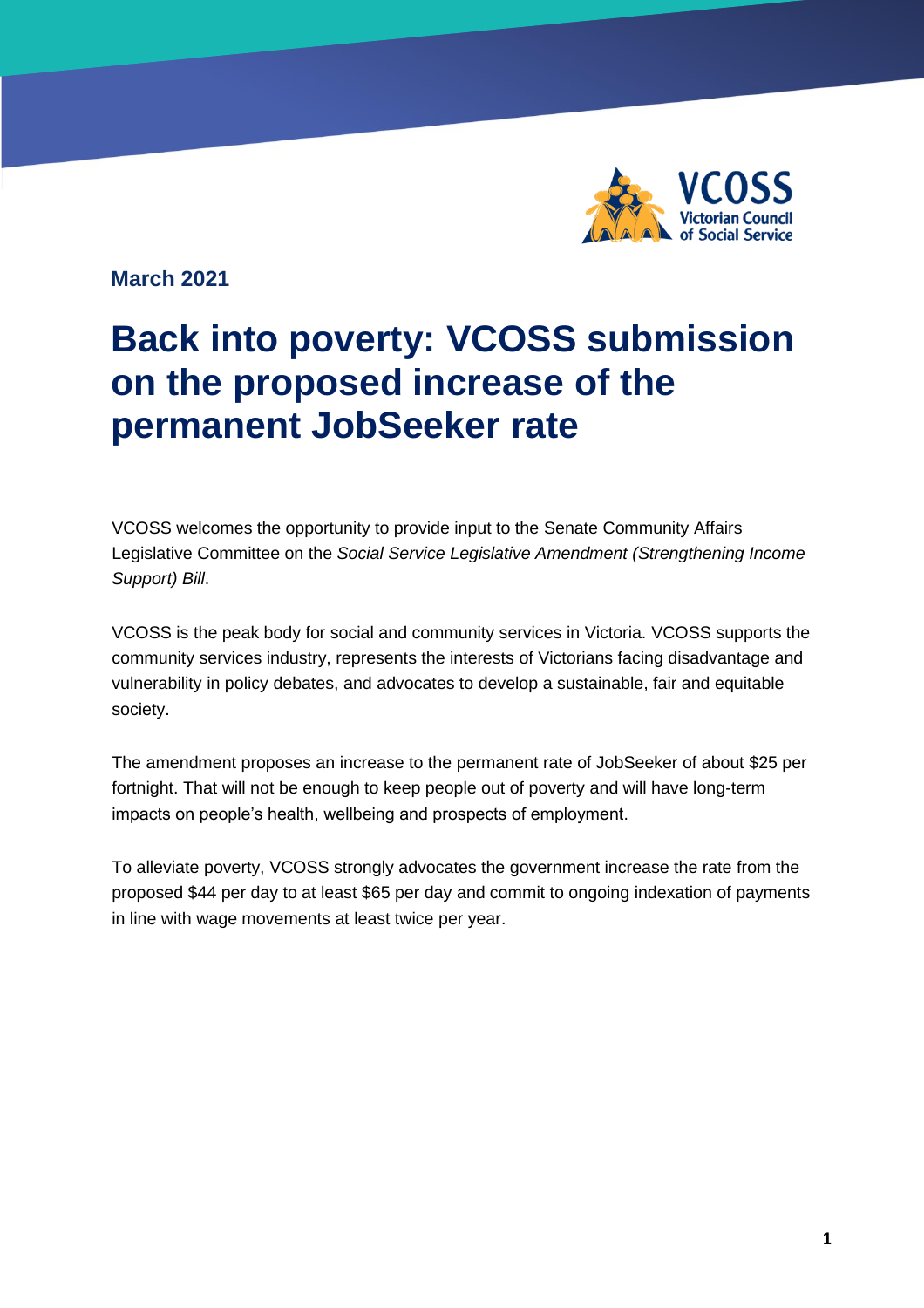## **The rate of JobSeeker should raise people above the poverty line**

13 per cent of Victorians currently live in poverty.<sup>1</sup> Poverty exists in every Victorian community, with rates highest in regional and rural Victoria. Poverty stops people living healthy and happy lives. It can lead to isolation, to children disengaging from school, and to poor physical and mental health.

Receiving JobSeeker is the biggest risk factor for living in poverty. In January 2021 there were approximately 333,000 JobSeeker recipients in Victoria<sup>2</sup> or approximately 10 per cent of the Victorian labour force of 3.4 million people.

The proposed increase to the base rate of JobSeeker will leave these Victorians living well below the poverty line. For example, a single person without children will be \$166 per fortnight short of the poverty line.



Poverty lines and unemployment benefits per week

The unemployment benefit, in inflation-adjusted 2020 dollars, has fallen further and further below the poverty line. (Grattan Institute)

<sup>1</sup> VCOSS, *Every suburb, every town: mapping poverty in Victoria,* November 2018.

<sup>2</sup> Department of Social Services, *[JobSeeker Payment and Youth Allowance Recipient –](https://data.gov.au/dataset/ds-dga-728daa75-06e8-442d-931c-93ecc6a57880/details?q=jobseeker) month profile*, January 2021.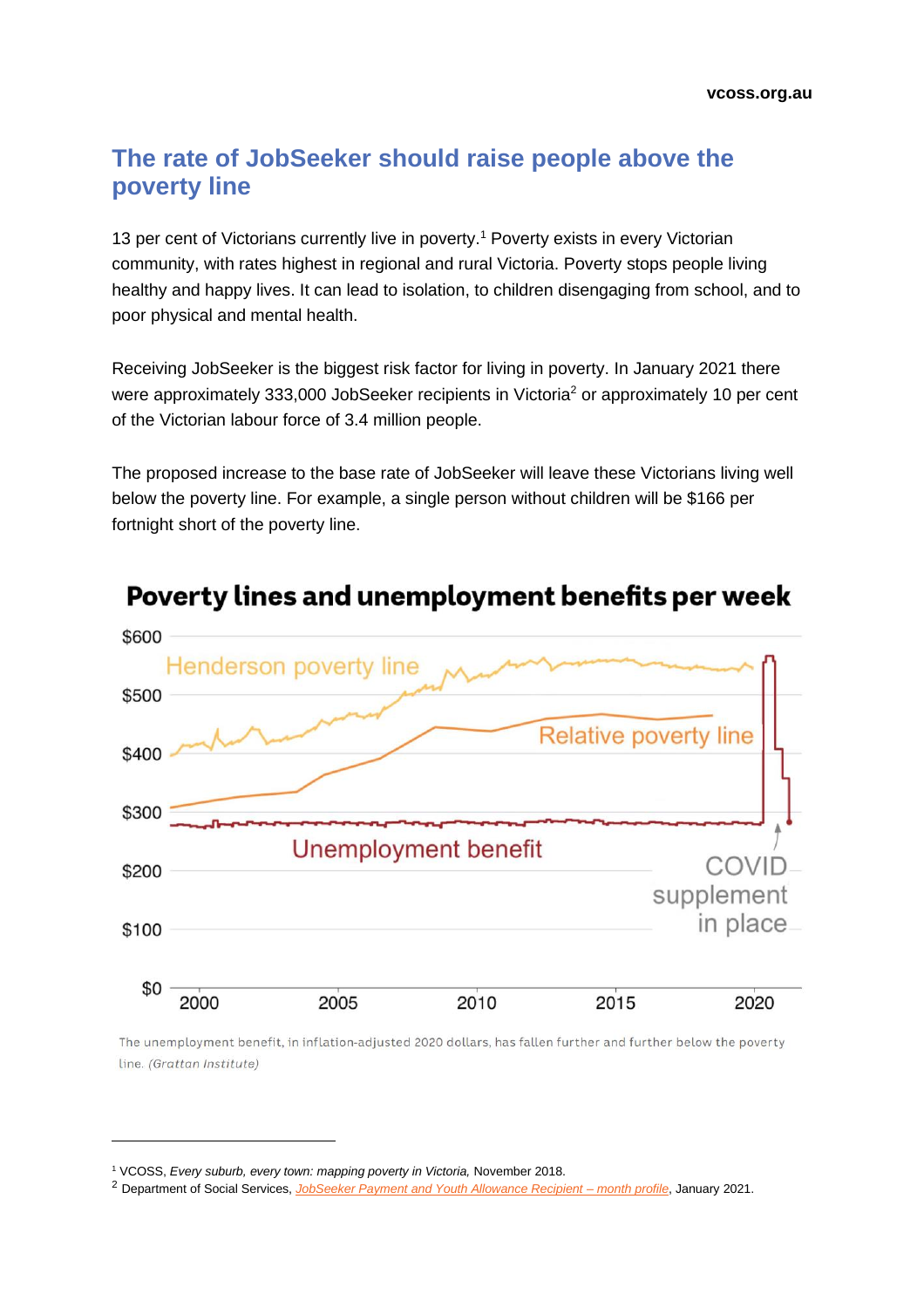# **The Coronavirus Supplement lifted people out of poverty**

The Australia Institute estimates that 425,000 Australians were lifted out of poverty due to the Coronavirus Supplement alone.<sup>3</sup> JobSeeker recipients told VCOSS that when they received the Coronavirus Supplement they were able to buy fresh food, eat three meals a day, and pay their bills for the first time.

All income support recipients, excluding disability support pensioners, "found themselves moving from incomes well below the poverty line to incomes above it, sometimes substantially so" as a result of the Coronavirus Supplement. 4

People in households with two partners unemployed were the biggest beneficiaries, seeing their incomes rise collectively from between 10 to 20 per cent below the poverty line to between 35 per cent and 65 per cent above it.<sup>5</sup> This resulted in a rise in living standards for many JobSeeker recipients.

#### Figure 4: Various Centrelink pensions and benefits compared to the poverty line, before and after the introduction of the coronavirus supplement



Source: A guide to Australian Payments (Commonwealth Government)

The proposed JobSeeker rate will send many families back to a life of poverty, forced to choose between medical care or energy bills, food or school supplies.

<sup>3</sup> Grudnoff, M, *Poverty in the age of coronavirus. The impact of the JobSeeker coronavirus*

*supplement on poverty, Australia Institute Discussion Paper*, Australia Institute, July 2020.

<sup>4</sup> Dr David Hayward, Liss Ralston and Hayden Raysmith, *Social policy during the coronavirus recession: a fairytale with an unhappy ending? A case study of Victoria*, VCOSS Occasional Paper, 2020.

<sup>5</sup> Ibid.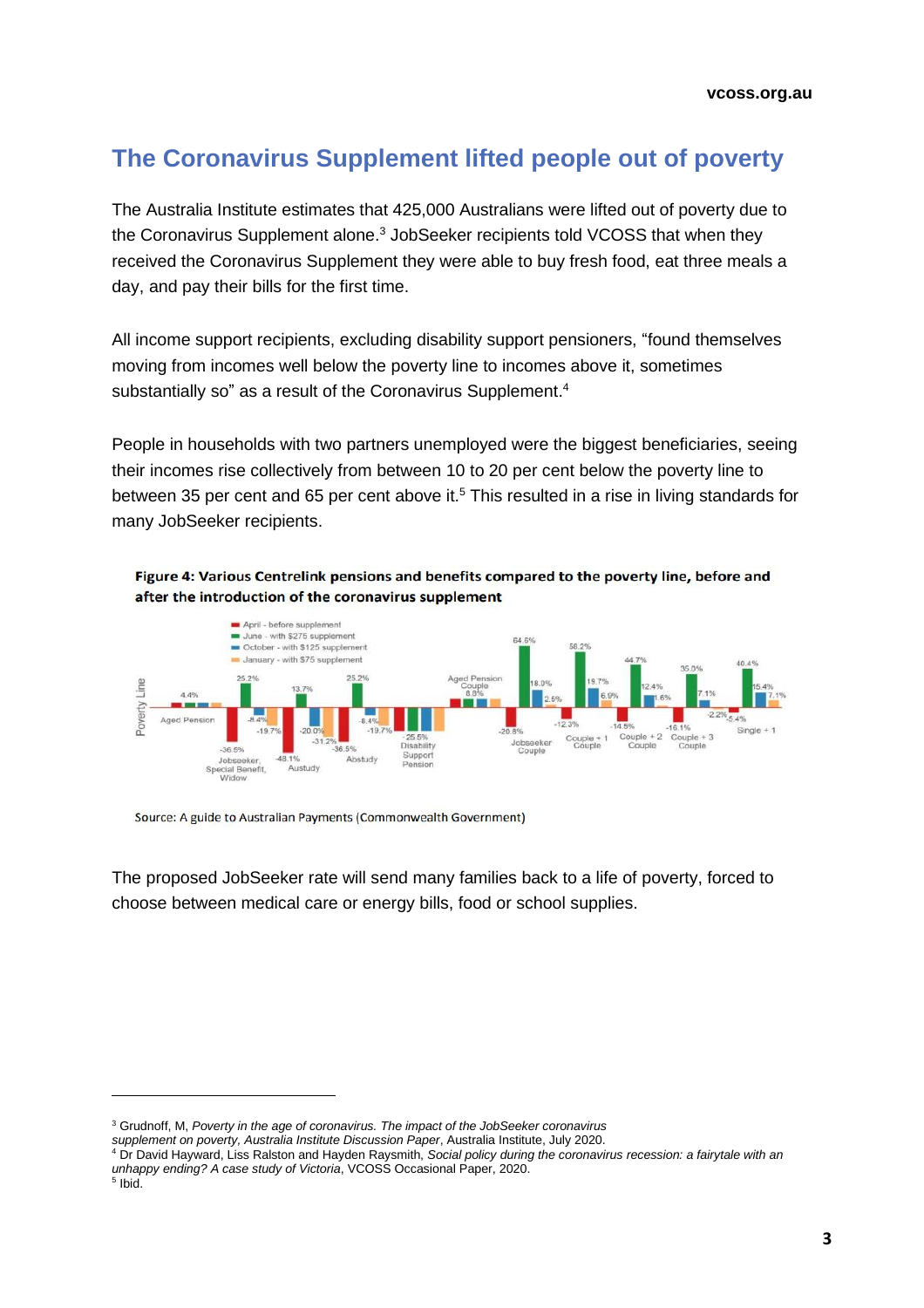## **It's hard to get a job when you live in poverty**

Getting people back into work, post-COVID-19, is a worthy goal. But an inadequate rate of income support actually makes it harder for people to get work. It is more difficult to travel to interviews, pay for childcare, afford job-searching resources like the internet and devices, or look after your health, making the job hunt virtually impossible.

The impacts of an inadequate rate of JobSeeker may be particularly acute in Victoria. Victoria experienced a more prolonged COVID-19 related lockdown than any other Australian state or territory. As a result, Victorians have been hit harder by job losses than people living in other states and territories.

For example, between the week ending 14 March 2020 and the week ending 30 January 2021, payroll jobs in Victoria decreased by 3.7 per cent, the largest decrease out of all the states and territories. $6$  Victoria's unemployment rate is 6.3 per cent - the third highest in the nation, behind Queensland and South Australia.<sup>7</sup>

The system should enable and empower people to work and participate in society, and set them up to succeed. Overly strict and punishing compliance regimes may do more harm than good. Forcing people to apply for inappropriate jobs, or those they are not qualified for, to meet unreasonable mutual obligations does nothing to help people move into decent and secure employment.

<sup>6</sup> ABS, *[Weekly Payroll Jobs and Wages in Australia,](https://www.abs.gov.au/statistics/labour/earnings-and-work-hours/weekly-payroll-jobs-and-wages-australia/latest-release)* 13 February 2021

<sup>7</sup> ABS, *[Labour Force, Australia](https://www.abs.gov.au/statistics/labour/employment-and-unemployment/labour-force-australia/latest-release)*, 18 February 2021,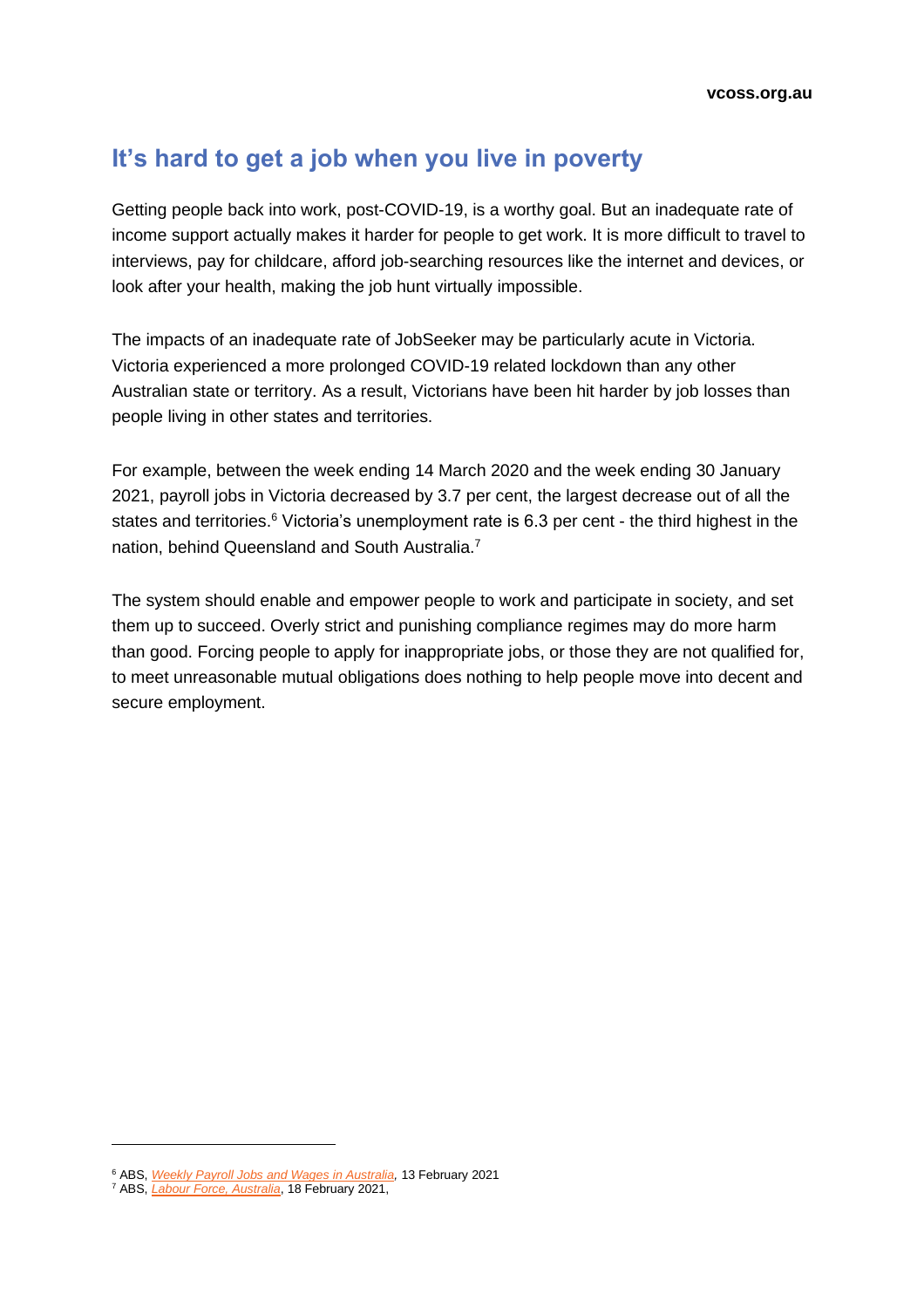As well as making it harder for people to find jobs, the decision will likely have economic impacts. Most people who received the full Coronavirus Supplement last year reported they spent it on household bills, supplies and groceries. As the diagram shows, the lowest income quintile are in fact "dis-savers", spending more than what they earn.<sup>8</sup>



That's economic stimulus during a time when many Australian businesses are struggling. If the rate is low, people will have less money to spend on basics in local economies.

<sup>8</sup> A Beech, R Dollman, R Finlay and G La Cava, *[The Distribution of Household Spending in Australia](https://www.rba.gov.au/publications/bulletin/2014/mar/pdf/bu-0314-2.pdf)***,** Reserve Bank of Australia, March 2014.